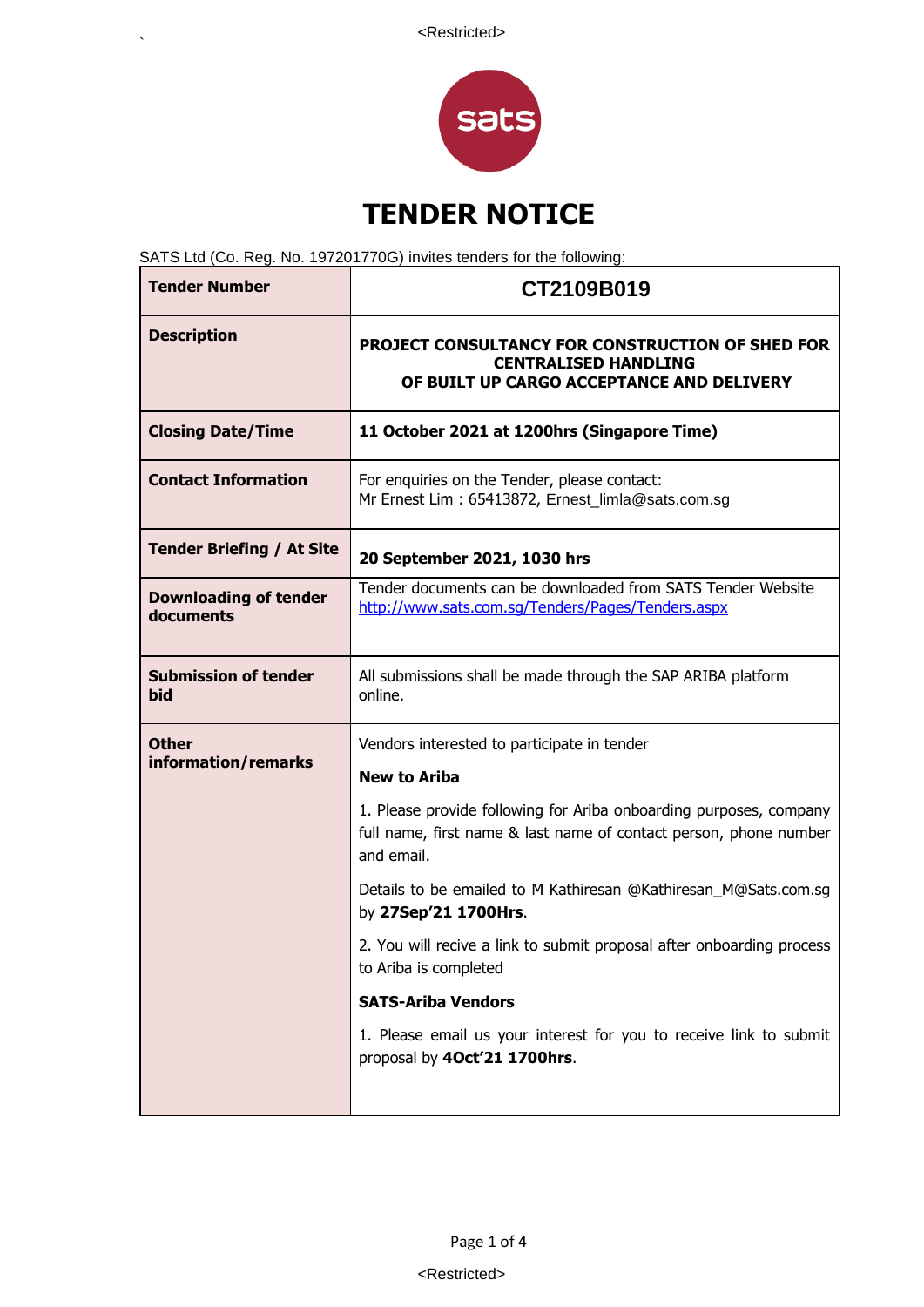## **TABLE OF CONTENTS**

<Restricted>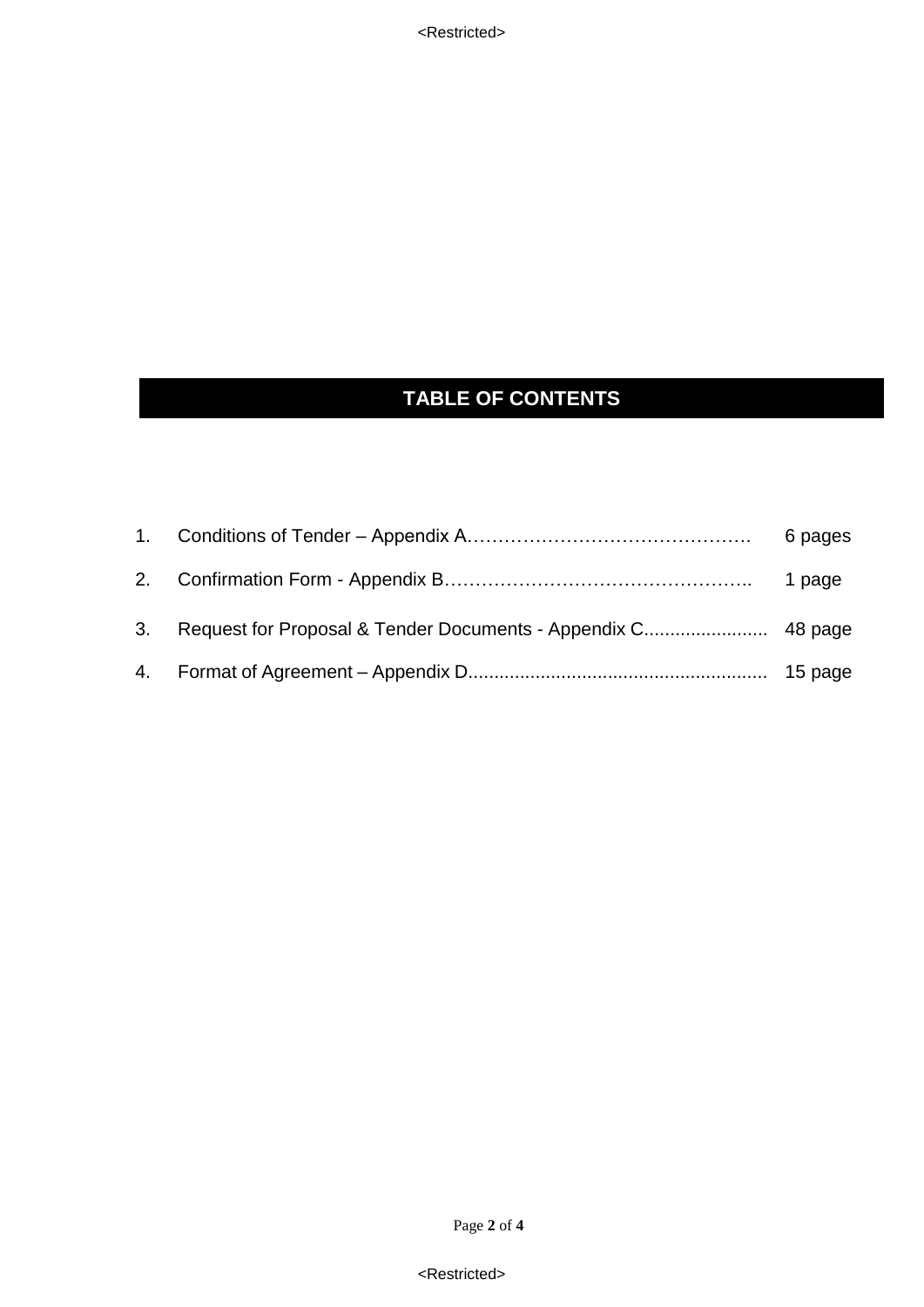<Restricted>

#### **REGISTRATION FORM**

#### **TENDER BRIEFING: @ SATS Cargo Admin Office 5 th Floor, Core K. 30 Airline Road, Core K Level 1, Singapore 819830**

#### **TENDER NO: CT2109B019 PROJECT CONSULTANCY FOR CONSTRUCTION OF SHED FOR CENTRALISED HANDLING OF BUILT UP CARGO ACCEPTANCE AND DELIVERY**

#### **DATE/TIME:20September2021/10.30HRS**

Please complete and submit this form by 16 September 2021 1700Hrs via **email** to **Kathiresan\_M@sats.com.sg**

| <b>Company Name</b>      |  |
|--------------------------|--|
| Person's Full Name       |  |
| $I.D$ / $FIN$ ( $Full$ ) |  |
| Designation              |  |
| Hand phone Number        |  |
| Email address            |  |

We will update closer to briefing date on visitor pass

Page **3** of **4**

<Restricted>